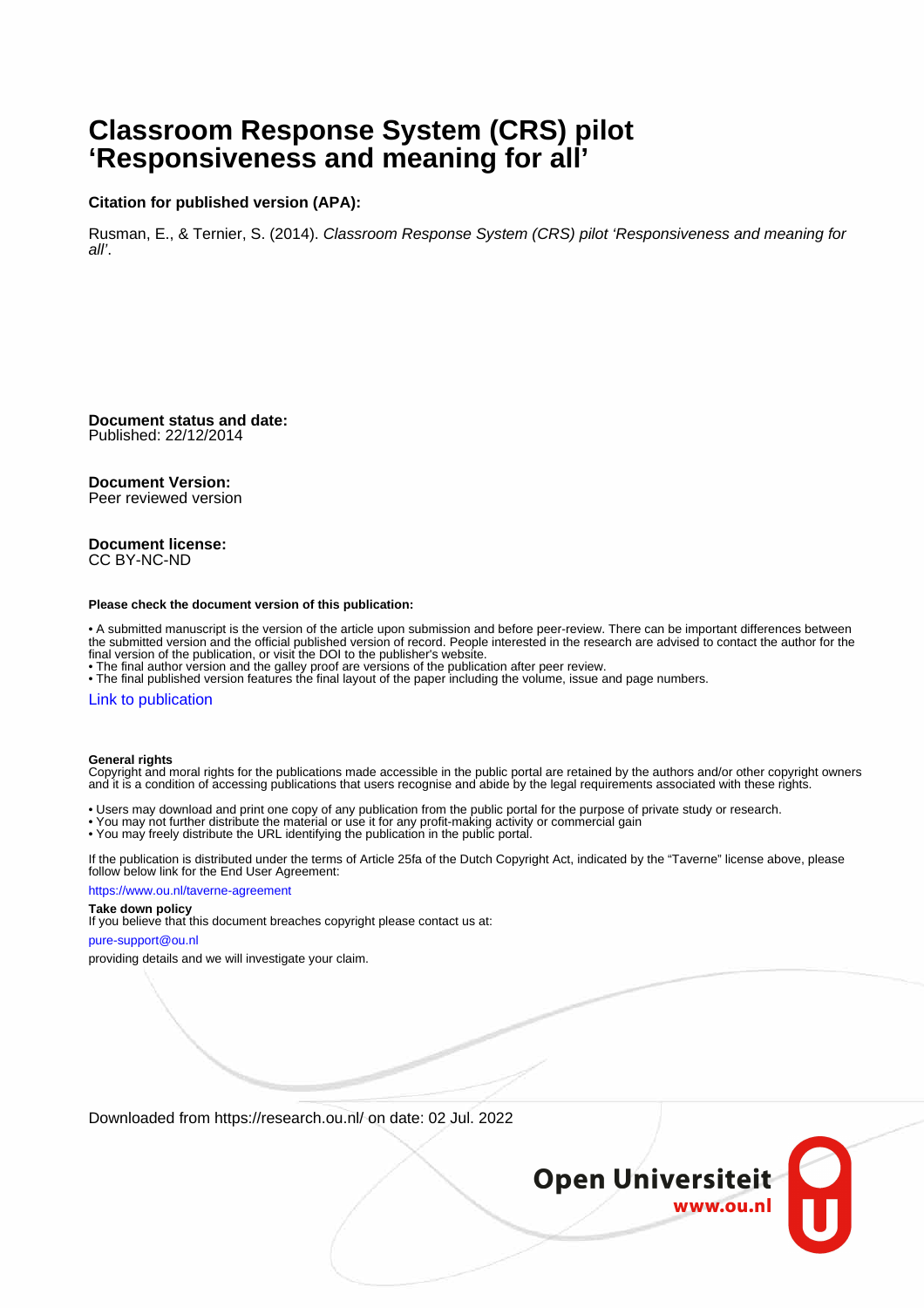# Classroom Response System (CRS) pilot 'Responsiveness and meaning for all'

# Background and objectives

Classroom Response Systems (CRS or "clickers") enable teachers and learners to get an insight in how well learners have understood and learnt from learning activities that they carried out, and to what degree they achieved certain learning objectives. With a CRS system, a teacher can pose a question and receive an answer for every student in the classroom. More "traditional" systems like Socrative build on students voting or responding to questions with their mobile device.

The Elena pilot differs from this traditional approach and builds on context. Rather than having students sitting on a bench, listening to and interacting with the teacher, the objective was to have students to interact with objects they encounter in their classroom or in the school environment. The smart board component played a display role and indicated whether students did the assignment right or wrong. Students received assignments on the ARLearn app and subsequently walked around in order to generate answers.

# Development of the CRS activities

Two types of activities were developed: one so-called QR-code item and one multiple-choice item. For the QR-code item children were asked to sort animals by their size: either 'big ' or 'small'. They were first asked (in the foreign language, in the pilot French)by Elena, centrally displayed on the digiboard, to find a specific animal that was hidden in the school and once they found the animal, they were asked to sort it in the right category by scanning the QR-code by means of a 'categorybutton' on their mobile phone. They could see the result of their action displayed on the digiboard in the classroom. All kids were represented by an avatar, that they only knew themselves. At the end Elena closed the activity, again centrally displayed on the digiboard.





Audio-fragments that children heard with the words for animals in French

Scanner for selecting the right animal by the audio-fragment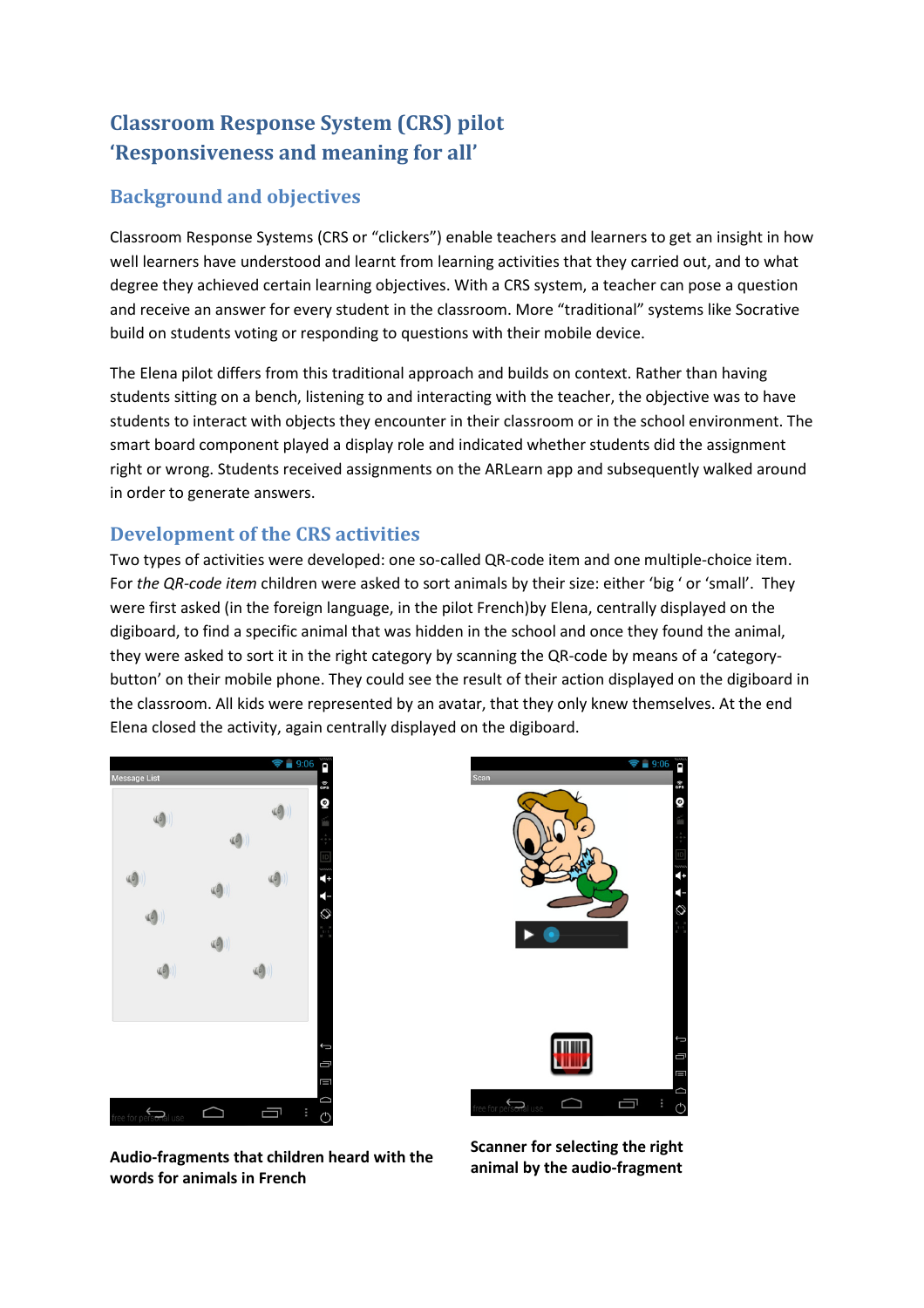



Example of QR-code pictures that were hanging on a wall/door or other places in the school (near the classrooms)





Central display of the results of the activities on the digiboard and the instruction and reaction of Elena

Scanner for sorting the animal that they found in the 'big' or 'small' category

For the multiple-choice item the kids selected their favorite color from a list with 'audio'-options with colors and once selected, they had to match the right color to this audio-fragment. They could see on their mobile whether they selected the right color matching with the audio-fragment and verify it as their favorite. The results were also displayed on the digiboard, where they could function as a start of a discussion on favorite colors or other color-related language learning activities.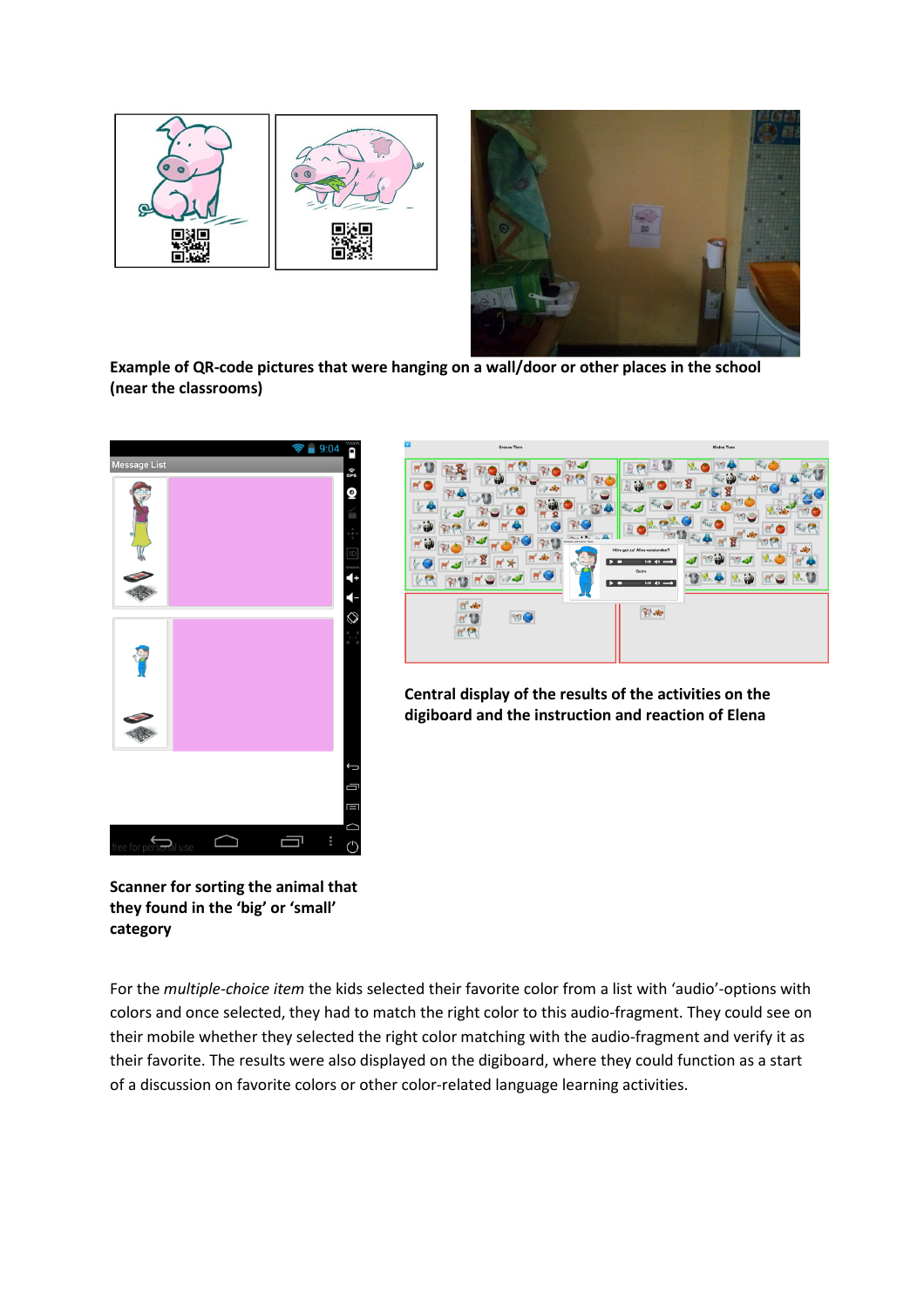|                                    | $\approx 9:14$ |                                 |               | $\approx 9.15$ | ñ            |
|------------------------------------|----------------|---------------------------------|---------------|----------------|--------------|
| <b>Multiple Choice Question</b>    |                | <b>Multiple Choice Question</b> |               |                | ିନ<br>GPS    |
| 妈                                  |                |                                 |               |                | Q            |
|                                    |                |                                 |               |                |              |
|                                    |                |                                 |               |                | ww<br>4      |
|                                    |                |                                 |               |                |              |
|                                    |                |                                 |               |                | $\heartsuit$ |
|                                    |                |                                 |               |                |              |
|                                    |                |                                 |               |                |              |
|                                    |                |                                 |               |                |              |
|                                    |                |                                 |               |                | Û            |
|                                    |                |                                 |               |                | Ū            |
| Submit answer                      |                |                                 | Submit answer |                | Ш            |
| free for pers <del>on</del> al use | ÷<br>ᆗ         | free for personal use           |               | ÷              | $\circ$      |

Finding and selecting your favorite color within several audio-fragments in a foreign language

Matching the 'right' picture of a color with the audio-fragment



Feedback on whether the

match was made correctly central display of the color activity on the digiboard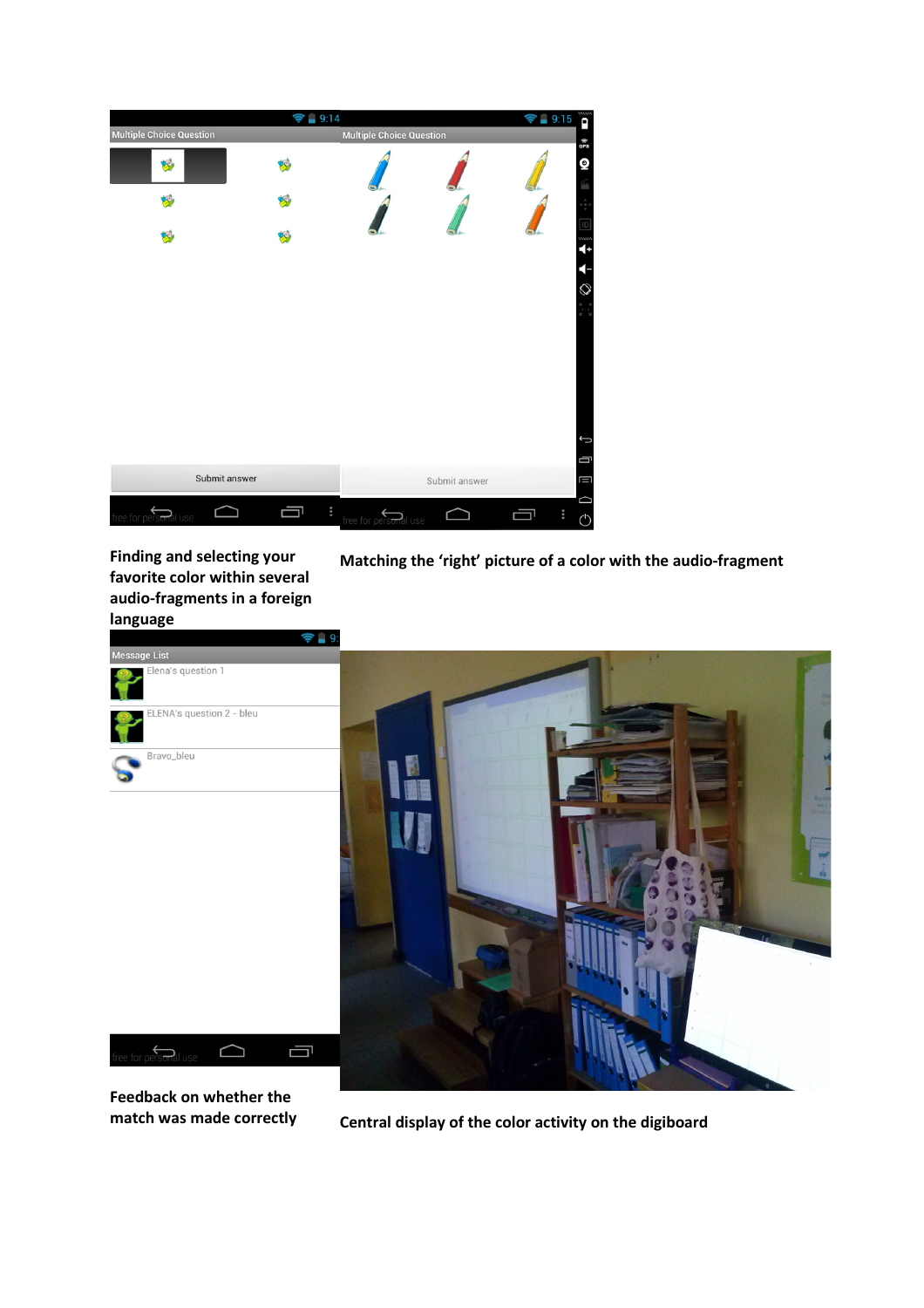## Set-up of evaluation

The CRS-pilot was carried out with a version of the activities for German kids that wanted to learn French. In a school near Saarbrücken we tested the CRS-activities with 22 children, 1 teacher and 2 classroom/teaching assistants<sup>2</sup>. Both groups (children and teaching professionals) were questioned about their experiences afterwards, all by means of questionnaires and some by short interviews. We only give a general impression of the results here, as we will try to publicize the results more elaborately in a journal.

### Results of evaluation

While explaining the activities at the start, children wanted to continue with the activities offered on the smartphone on their own all the time, but were prevented by the central classroom explanation. They were excited to do the activities with a smartphone, even without knowing what the activities were. We noticed that students were scanning the various pictures or choosing colors and were later enthusiastically checking the result on the smart board. All children were concentrated on the activities. Quite some children proudly showed us how they did it right (by showing us their smartphone or by showing their progress on the smart board). At the end several children asked us to 'please' return again with a comparable CRS activity, as they liked it a lot, especially that they could move around and that they could use a smartphone on their own account. The teacher also liked the activity a lot, but mentioned that in order to do this activity, several smartphones were indispensable, and that the school doesn't have these phones to their disposal. He also mentioned that he wouldn't do this activity all the time, but liked it as one of the possibilities in his teaching palette.

### **Conclusions**

The main value of this system was in the activity: reflecting about the assignment and finding the animal that matched or selecting the 'right' favorite color. Children particularly liked that they could move around while they learned: they preferred the QR-code item with animals above the multiplechoice item. Setting up the whole environment is (partly because of the experimental nature) not yet mature, mainly the interaction part with the digiboard, and hence not ready to be rolled out further in the market. The mobile part (i.e. listening to an audio fragment and scanning the corresponding object) with the smart board component is (re)usable and will be published in the ARLearn game library together with a description of the game.

### References

- [1] Rusman, E., Ternier, S., & Sassen, D. (2013). 'ELENA goes mobile': a mobile assisted early language learning pilot for familiarizing children with neighbouring languages. In Pixel (Ed.), Proceedings of ICT for Language Learning Conference, Conference Proceedings 2013, 6th Conference edition (pp. xx-xx). November, 14-15, 2013, Florence, Italy: Libreriauniversitaria.it Edizioni
- [2] Ternier, S., Klemke, R., Kalz, M., Van Ulzen, P., & Specht, M. (2012). ARLearn: augmented reality meets augmented virtuality [Special issue]. Journal of Universal Computer Science, 18(15), 2143-2164. Available online: http://portal.ou.nl/en/web/arlearn/publications

 $2$  Due to strict privacy policy in Germany, it is not allowed to include photos of children in this report.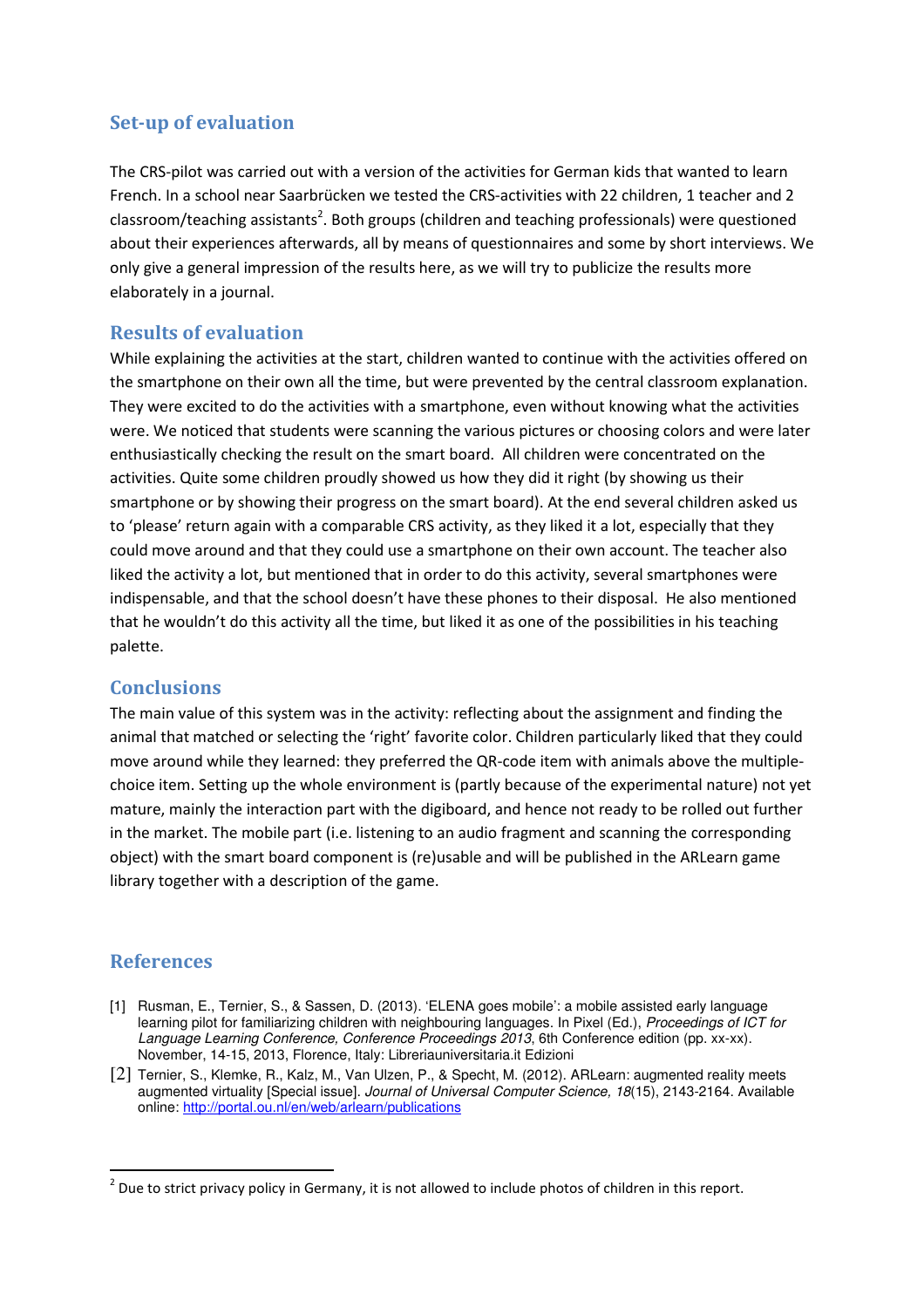# Attachments

# Attachment A – Questionnaire Expert review (shortened version)

## **Evaluation 1st version 'ELENA goes shopping' (mobile scenario)**

### **Personal details**

| What is your gender?       | Male<br>$\Box$ Female                                                                                 |
|----------------------------|-------------------------------------------------------------------------------------------------------|
| What age group are you in? | $\Box$ 19 – 25<br>$\Box$ 26 – 35<br>$\Box$ 36 – 45<br>$\Box$ 46 – 55<br>$\Box$ 56 – 65<br>55 or older |

### **Expertise**

Do you have a background in :

(Please tick what expertise(s) is/are applicable and estimate how long it took you to built this expertise. Please indicate your experience in years ):

|   | learning and instructional design?                                         |  |
|---|----------------------------------------------------------------------------|--|
|   | design of language learning environments?                                  |  |
|   | information systems design?                                                |  |
|   | graphical design?                                                          |  |
|   | human computer interface design?                                           |  |
|   | language teaching?                                                         |  |
| L | teaching: primary/secondary school?<br>(strike out what's not applicable): |  |
|   | Otherwise                                                                  |  |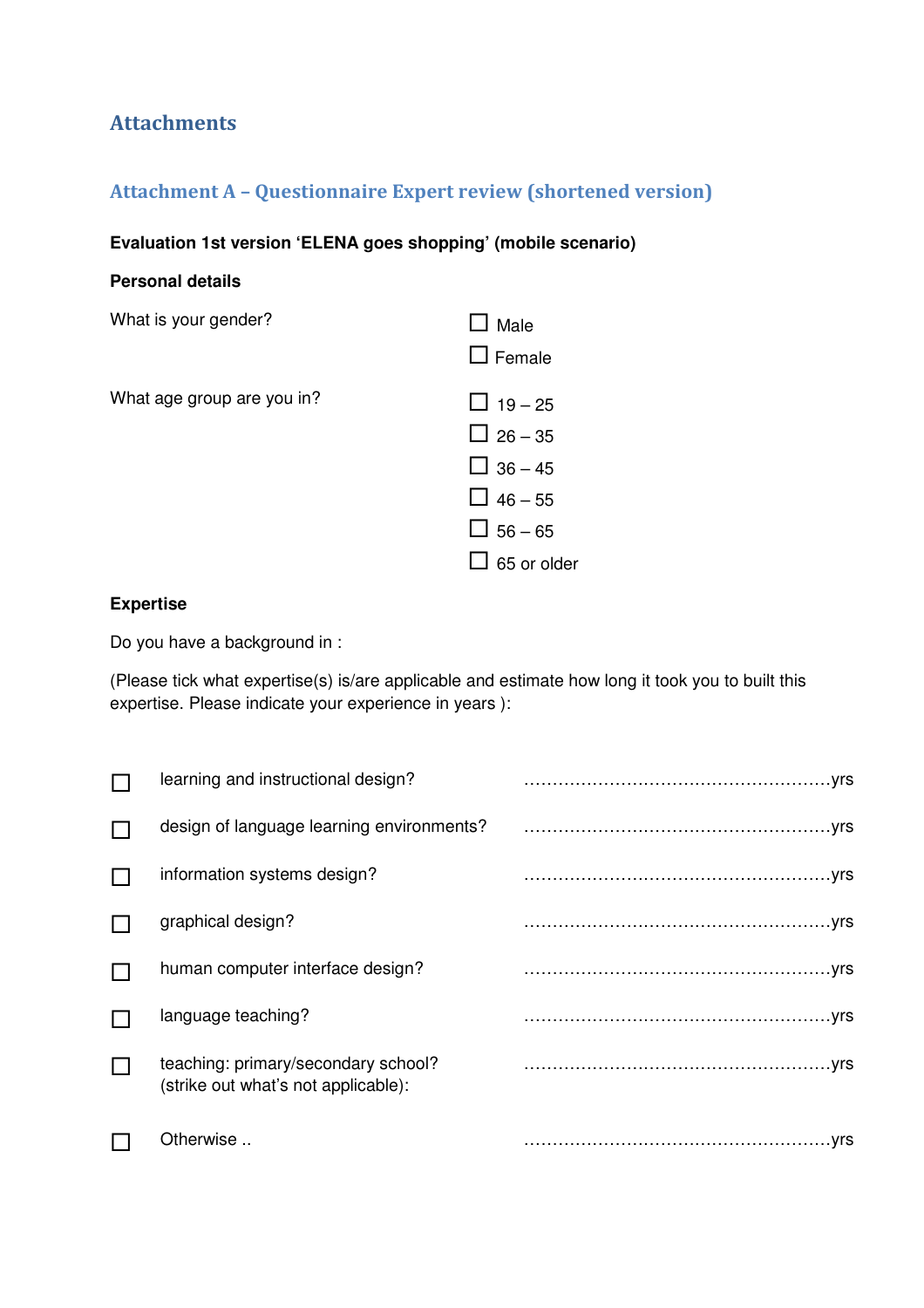### **Feedback on the scenario 'ELENA goes shopping'**

For children of what age(s) do you find the 'ELENA goes shopping' scenario suitable?:

……………yrs

How long do you estimate it will take children to go through the entire scenario? (without eventual 'travel' time to go to a supermarket)

……………………………………………… minutes

Using the 5-point scale shown below, indicate the extent to which you agree or disagree with the following statements. Please tick the statement that you find most applicable.

|                                                                                                                      | <b>Strongly</b><br><b>Disagree</b> |              |        |        | <b>Strongly</b><br>Agree |
|----------------------------------------------------------------------------------------------------------------------|------------------------------------|--------------|--------|--------|--------------------------|
|                                                                                                                      | 1                                  | $\mathbf{2}$ | 3      | 4      | 5                        |
| I think that the scenario makes<br>children aware of the existence<br>of other languages than their<br>mother tongue | $\Box$                             | $\Box$       | $\Box$ | $\Box$ | П                        |
| I think that the scenario raises<br>children's interest in another<br>language than their mother<br>tongue           | $\Box$                             | $\Box$       | $\Box$ | $\Box$ | П                        |
| I think that children will like/have<br>fun with the scenario                                                        | $\Box$                             | $\Box$       | $\Box$ | $\Box$ | $\Box$                   |
| I think that the scenario helps<br>children to recognize foreign<br>pronunciations/sounds                            | $\Box$                             | $\Box$       | $\Box$ | $\Box$ | $\Box$                   |
| I think that the scenario helps<br>children to practice their<br>pronunciation in another<br>language                | $\Box$                             | $\Box$       | $\Box$ | $\Box$ | П                        |
| I think that the scenario helps<br>children to learn new vocabulary                                                  | $\Box$                             | $\Box$       | $\Box$ | П      | П                        |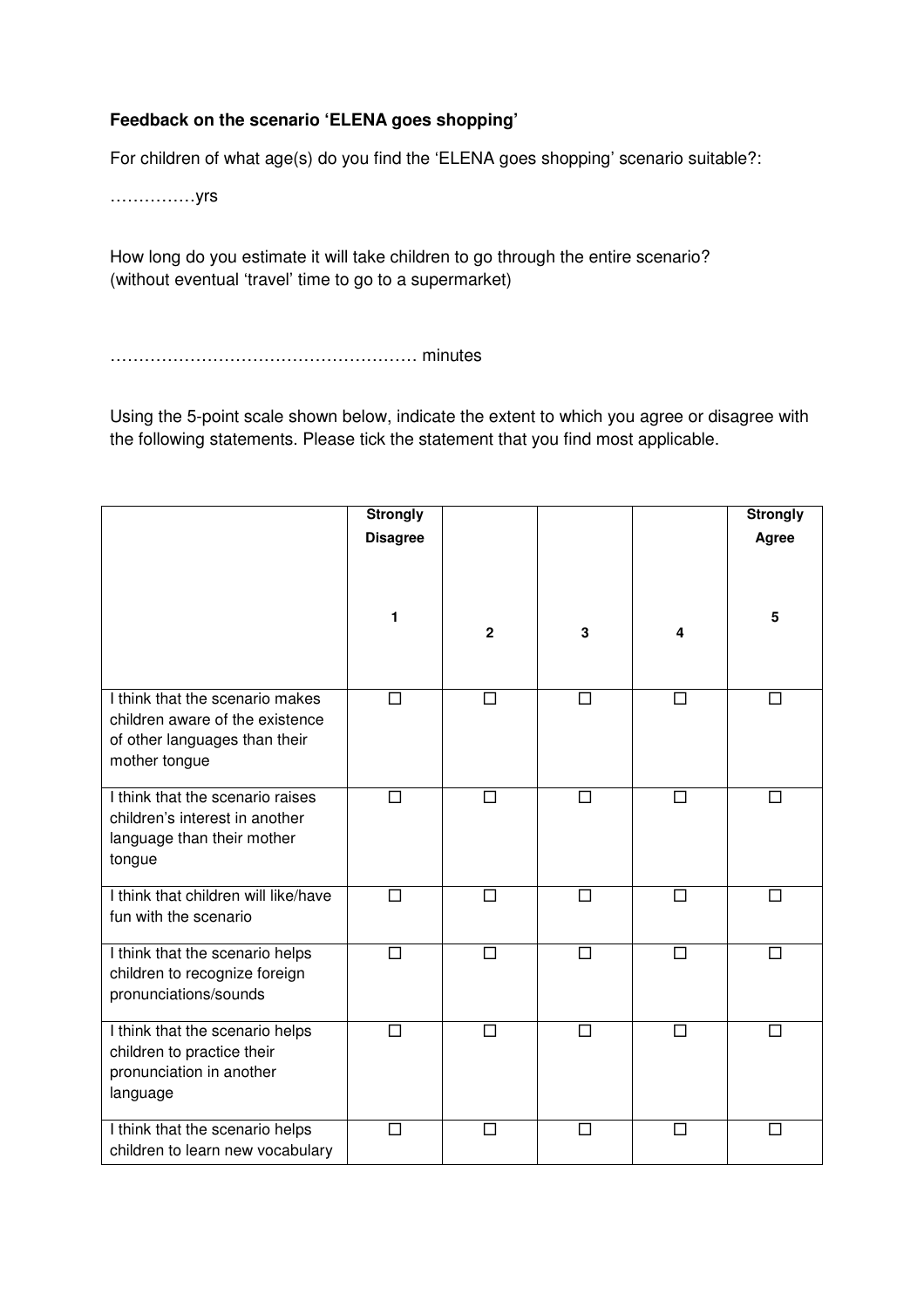| of a foreign language                                                                                                                        |        |                   |        |                   |        |
|----------------------------------------------------------------------------------------------------------------------------------------------|--------|-------------------|--------|-------------------|--------|
| I think that the scenario helps<br>children to repeat/practice<br>learned vocabulary of a foreign<br>language                                | $\Box$ | $\Box$            | П      | $\Box$            | П      |
| I think that the scenario helps<br>children to become familiar with<br>standard grammatical structures<br>of a foreign language              | $\Box$ | $\Box$            | □      | $\Box$            | □      |
| I think that the scenario helps<br>children to learn the significance<br>of vocabulary of a foreign<br>language in a real-world context      | $\Box$ | $\Box$            | $\Box$ | $\Box$            | П      |
| I think that the scenario helps<br>children to remember vocabulary<br>of a foreign language better by<br>learning it in a real-world context | $\Box$ | $\Box$            | П      | П                 | П      |
| I think that the scenario helps to<br>involve (grand)parents with the<br>early language learning of their<br>(grand)children                 | $\Box$ | П                 | П      | □                 | П      |
| I think the scenario will make<br>early language learning more<br>interesting for children                                                   | П      | $\overline{\Box}$ | □      | $\overline{\Box}$ | П      |
| I would recommend the scenario<br>to children/(grand)parents in my<br>personal environment                                                   | $\Box$ | $\Box$            | $\Box$ | □                 | $\Box$ |
| I think the activities in the<br>scenario are original in the<br>domain of early language<br>learning                                        | П      | $\Box$            | П      | П                 |        |

What suggestions/ideas do you have to improve the added-value of this scenario for early language learning? (e.g. ideas for other activities in a context, improve connection with the target group)

…………………………………………………………………………………………………………… …………………………………………………………………………………………………………… ……………………………………………………………………………………………………………

Using the 5-point scale shown below, indicate the extent to which you agree or disagree with the following statements. Please tick the statement that you find most applicable.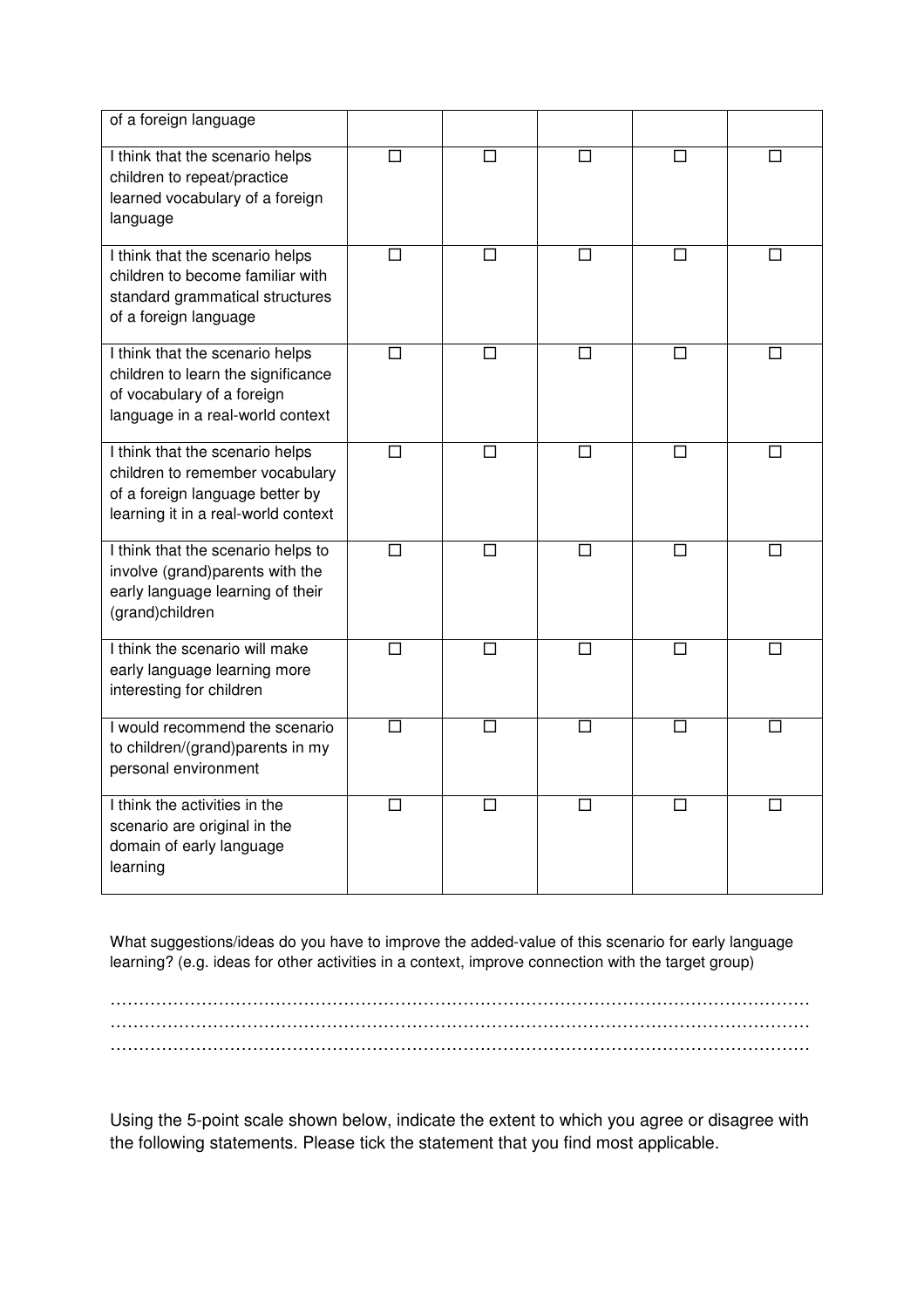|                                                                                                         | <b>Strongly</b> |             |        |        | <b>Strongly</b> |
|---------------------------------------------------------------------------------------------------------|-----------------|-------------|--------|--------|-----------------|
|                                                                                                         | <b>Disagree</b> |             |        |        | Agree           |
|                                                                                                         |                 |             |        |        |                 |
|                                                                                                         | 1               | $\mathbf 2$ | 3      | 4      | 5               |
| I think that children can<br>independently (without support)<br>find their way through this<br>scenario | □               | □           | $\Box$ | $\Box$ | $\Box$          |
| I think that children can, together<br>with a (grand)parent, find their<br>way through this scenario    | П               | □           | П      | □      | П               |
| I think that children would like to<br>use this scenario frequently.                                    | □               | □           | □      | $\Box$ | П               |
| I found the scenario<br>unnecessarily complex for<br>children.                                          | □               | □           | □      | □      | $\Box$          |
| I thought the system was easy to<br>use for children.                                                   | $\Box$          | $\Box$      | $\Box$ | $\Box$ | П               |
| I think that children would need<br>the support of a technical person<br>to be able to use this system. | П               | П           | $\Box$ | П      | $\Box$          |
| I found the various functions in<br>this system were well integrated.                                   | $\Box$          | $\Box$      | $\Box$ | $\Box$ | П               |
| I thought there was too much<br>inconsistency in this system.                                           |                 |             |        | □      |                 |
| I would imagine that most<br>children would learn to use this<br>system very quickly.                   | □               | □           | □      | □      | П               |
| I found the system very<br>cumbersome to use for children.                                              | $\Box$          | $\Box$      | $\Box$ | $\Box$ | $\Box$          |
| I think children will feel very<br>confident using the system.                                          | □               | □           | П      | $\Box$ | П               |
| I think children need to learn a lot<br>of things before they could get<br>going with this system.      | $\Box$          | $\Box$      | $\Box$ | $\Box$ | $\Box$          |

Do you have additional ideas/suggestions to improve the accessibility of the scenario for children?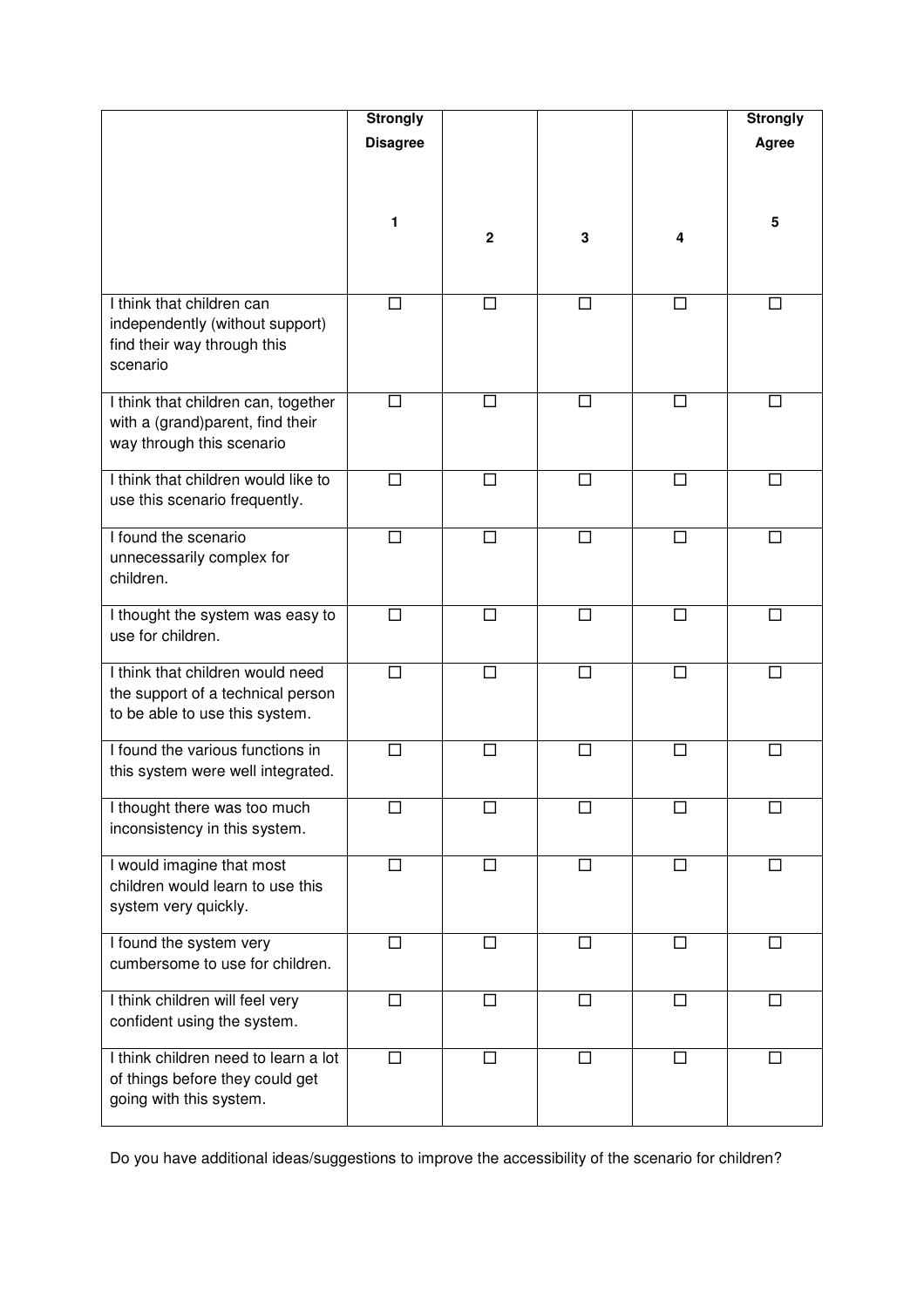# Attachment B – Semi-structured interview scheme with Children (Dutch)

Interviewschema pilot mobiel scenario ELENA – Kinderen

- 1. Hoe oud ben je?
- 2. Kende je al wat Duitse woorden?
	- a. Zo ja, waarvan? Geef een voorbeeld van de woorden die je al kende.
	- b. Nee.
- 3. Wist je voor het spel al hoe de Duitse taal klonk?
	- a. Ja, geef een voorbeeld.
	- b. Nee, geef een voorbeeld.
- 4. Vond je het spel leuk?
	- a. Zo ja, waarom?
	- b. Zo nee, waarom niet?
- 5. Vond je het spel moeilijk?
	- a. Zo ja, waarom?
	- b. Zo nee, waarom niet?
- 6. Heb je nieuwe Duitse woorden geleerd in dit spel?
	- a. Zo ja, welke woorden?
	- b. Zo nee, waarom niet?
- 7. Heb je het spel helemaal zelf, zonder hulp, kunnen spelen?
	- a. Zo ja, waarom?
	- b. Zo nee, waarmee ben je vooral geholpen? Door wie?
- 8. Heb je het spel af kunnen maken?
	- a. Zo ja:

Wat vond je de leukste opdracht van het spel?

Wat vond je de leerzaamste opdracht van het spel?/ Van welke opdracht heb je het meeste geleerd?

- b. Zo nee, waarom niet?
- 9. Zou je vaker net zo'n spel willen doen, om met behulp van wat de telefoon je zegt kennis te maken met een andere taal dan je die je normaal gewend bent te spreken?
	- a. Zo ja, waarom?
	- b. Zo nee, waarom niet?
- 10. Zou je vaker net zo'n spel willen doen, waarbij de telefoon je zegt wat je op een bepaalde plek moet doen?
	- a. Zo ja, waarom?
	- b. Zo nee, waarom niet?
- 11. Wil je nog iets anders zeggen of heb je misschien nog ideeën voor het spel?

### Bedankt voor je medewerking en hierbij een kleinigheidje! (ballon, pakje wicki & snoepjes)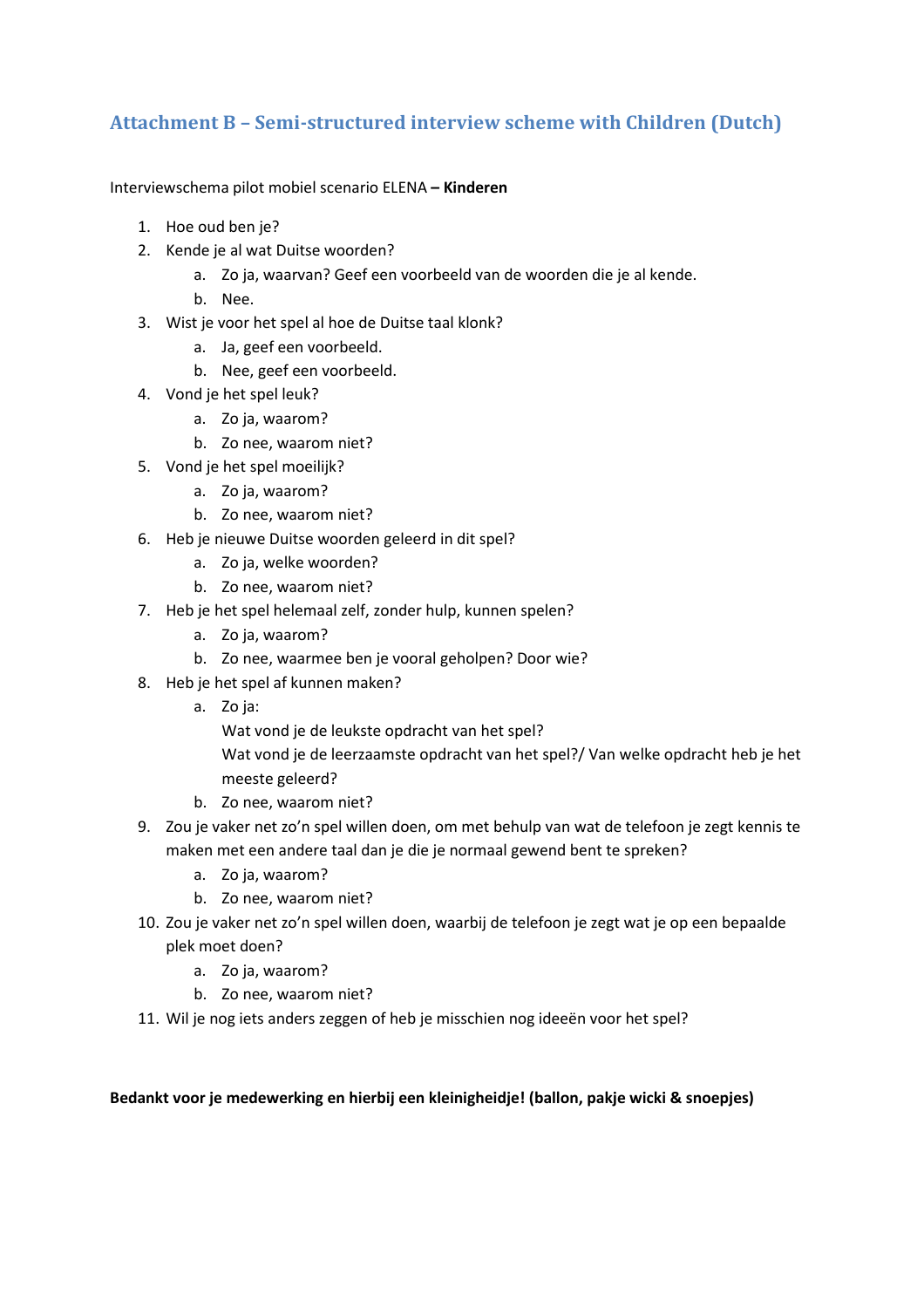# Attachment C – Semi-structured interview scheme with adults (Dutch)

### Interviewschema pilot mobiel scenario ELENA – Volwassenen

- 1. Wat is uw opleidingsachtergrond?
- 2. Heeft uw kind ervaring met de bediening van een mobiele telefoon?
	- a. Zo ja, waarmee?
	- b. Nee, helemaal niet
	- c. Nee, beperkt? Waarmee?
- 3. Heeft u zelf al eens een educatieve app voor uw kind(eren) voor op uw telefoon gekocht?
	- a. Zo ja, waarom?
	- b. Zo nee, waarom niet?
- 4. Heeft u uw kind geholpen met het bedienen van het spel?
	- a. Zo ja: Waarom? Waarmee?
	- b. Zo nee, waarom niet?
- 5. Heeft u het spel en de inhoud (gedeeltelijk) met uw kind meegespeeld?
	- a. Zo ja, Waarom? Welke delen?
	- b. Zo nee, Waarom niet?
- 6. Heeft u zelf een indruk van het spel gekregen?
	- a. Zo ja,
		- i. wat is uw indruk?
		- ii. wat zijn volgens u de doelen van het spel?
	- b. Zo nee, waarom niet?
- 7. Wat vond uw van de verhouding Duits-Nederlands in het spel? (mits voldoende ervaring, zie vraag 3, 4 en 5)
- 8. Vind u het spel geschikt om kinderen met behulp van de mobiele telefoon kennis te laten maken met een andere taal dan de moedertaal?
	- a. Zo ja, waarom?
	- b. Zo nee, waarom niet?
- 9. Zou u uw kind vaker een spel willen aanbieden, om hem/haar met behulp van de mobiele telefoon kennis te laten maken met een andere taal dan de moedertaal?
	- a. Zo ja, waarom?
	- b. Zo nee, waarom niet?
- 10. Zou u uw kind vaker een spel willen aanbieden, om met hem/haar met behulp van de mobiele telefoon dingen verbonden met een locatie aan te laten leren?
	- a. Zo ja, waarom?
	- b. Zo nee, waarom niet?
- 11. Wilt u misschien nog iets anders zeggen of heeft u misschien nog ideeën voor verbeteringen van en aanvullingen op het spel?

### Hartelijk dank voor uw medewerking!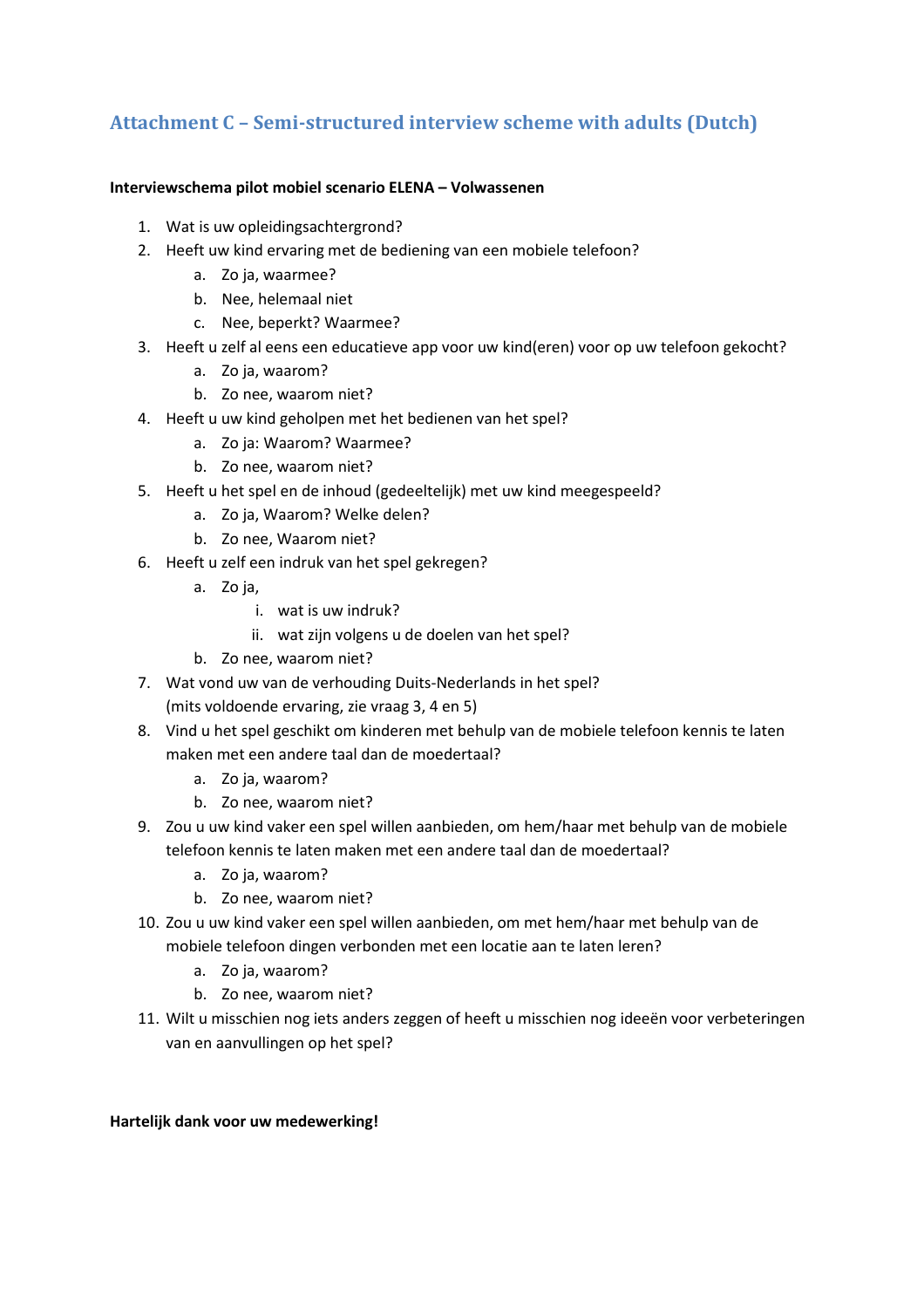# Attachment D –Interview with children (before playing the game)

## Interviewschema pilot mobiel spel ELENA – Kinderen

### Interviewvragen vooraf:

- 1. Hoe heet je? (BELANGRIJK! – i.v.m. koppeling aan de resultaten na het spel!)
- 2. Hoe oud ben je?
- 3. Weet je hoe de Duitse taal klinkt?
	- a. Ja, geef een voorbeeld.
	- b. Nee
- 4. Weet jij wat ……………… in het Duits is? (doorloop alle woorden)
	- a. Pannenkoeken
	- b. Moeder
	- c. Broer
	- d. 5
	- e. Eieren
	- f. Appel
	- g. Melk
	- h. Meel
	- i. Suiker
	- j. Betalen
- 5. Ken je nog meer Duitse woorden? Welke?
- 6. Kan je nog meer in het Duits spreken?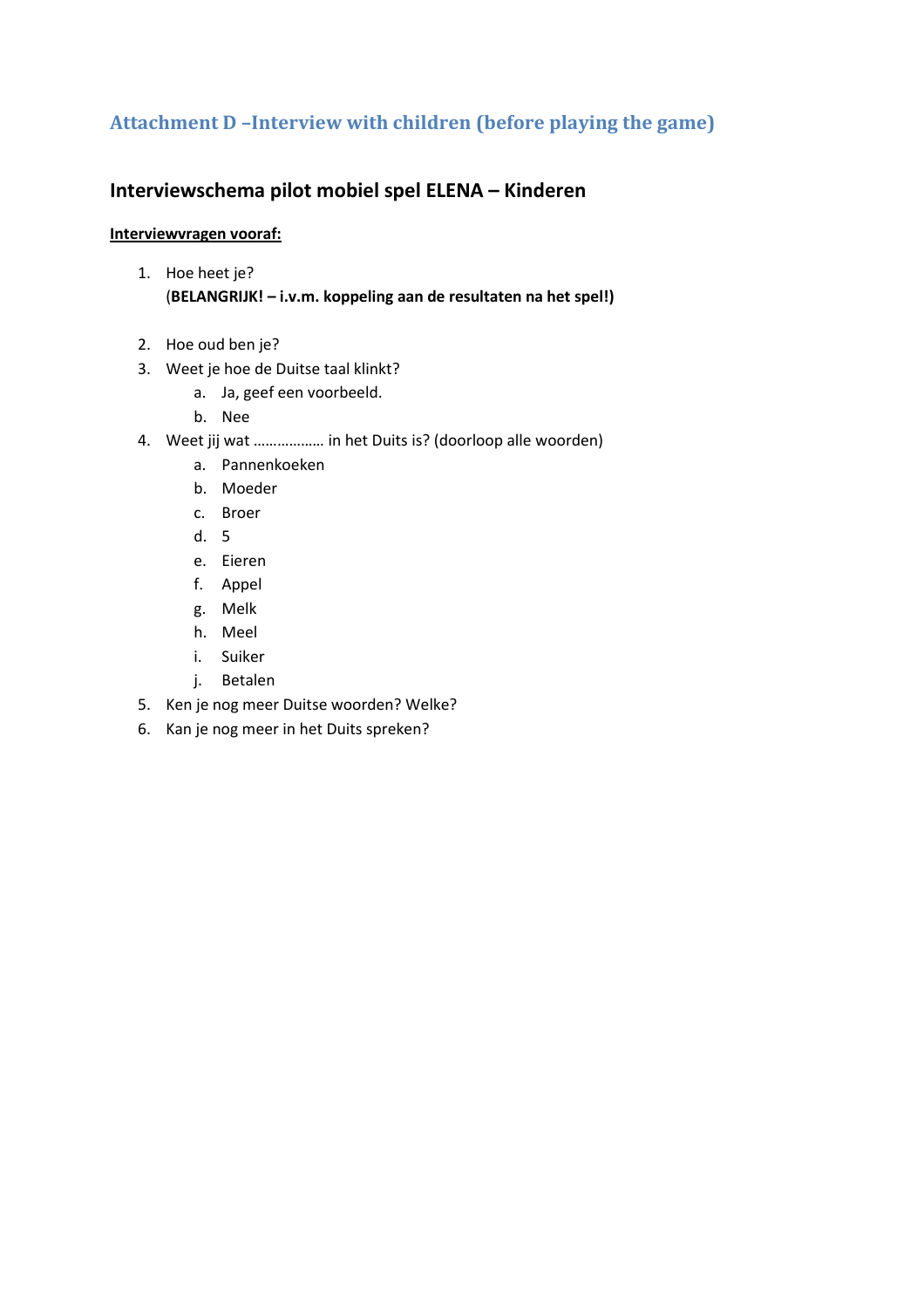# Attachment E - Interview with children (before playing the game)

### Interviewvragen achteraf

1. Hoe heet je?

### (BELANGRIJK! – i.v.m. koppeling aan de resultaten na het spel!)

- 2. Wat heb je geleerd van het spel?
- 3. Weet je wat ………………… in het Duits is?
	- a. Pannenkoeken
	- b. Moeder
	- c. Broer
	- d. 5
	- e. Eieren
	- f. Appel
	- g. Melk
	- h. Meel
	- i. Suiker
	- j. Betalen
- 4. Weet je hoe de Duitse taal klinkt?
	- a. Ja, geef een voorbeeld.
	- b. Nee
- 5. Ken je nu nog meer Duitse woorden? Welke?
- 6. Vond je het spel leuk?
	- a. Zo ja, waarom?
	- b. Zo nee, waarom niet?
- 7. Vond je het spel moeilijk?
	- a. Zo ja, waarom? Wat precies?
	- b. Zo nee, waarom niet?
- 8. Heb je het spel helemaal zelf, zonder hulp, kunnen spelen?
	- a. Zo ja, waarom?
	- b. Zo nee, waarmee ben je vooral geholpen? Door wie?
- 9. Heb je het spel af kunnen maken?
	- a. Zo ja:

Wat vond je de leukste opdracht van het spel? Wat vond je de leerzaamste opdracht van het spel?/ Van welke opdracht heb je het meeste geleerd?

b. Zo nee, waarom niet?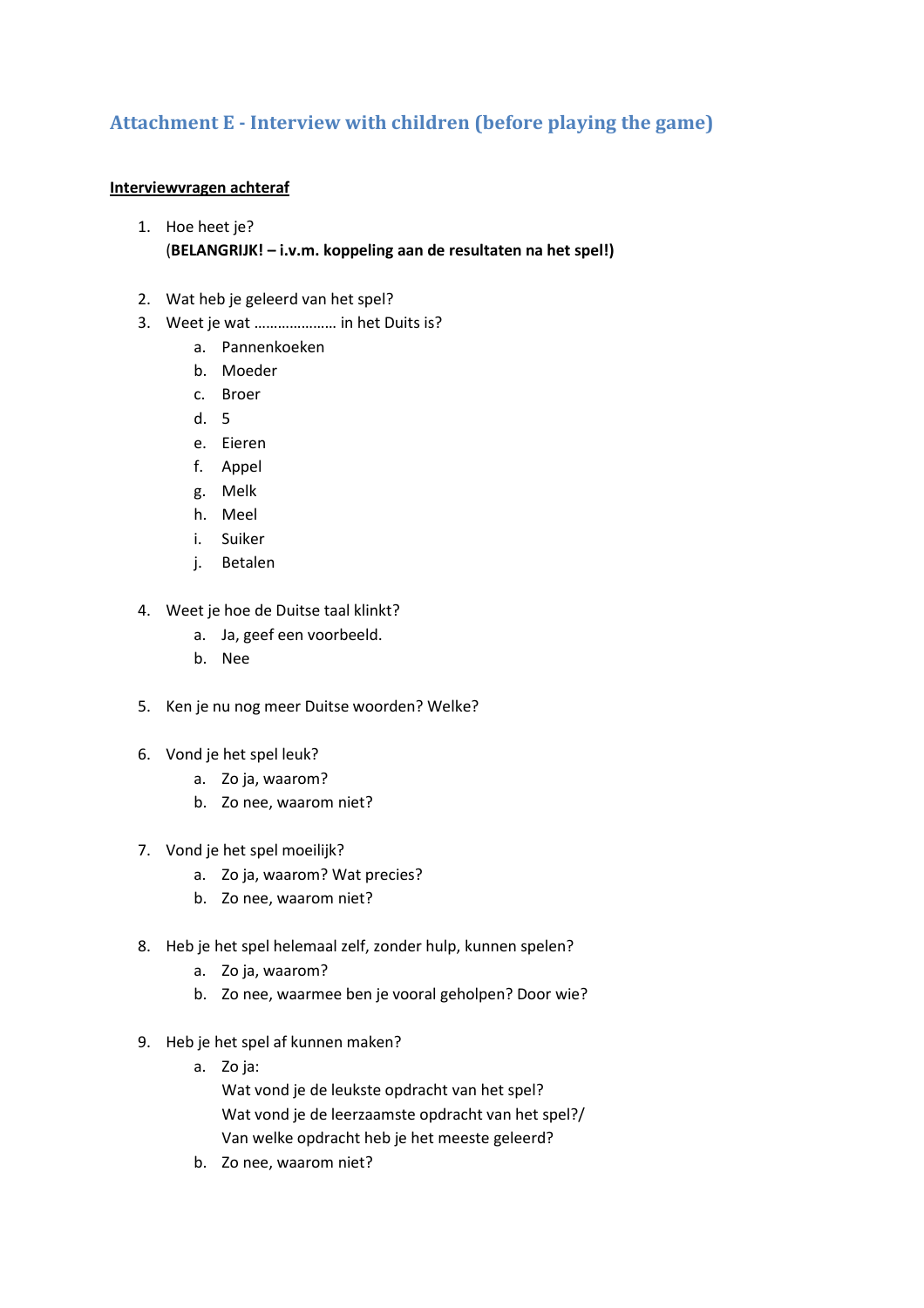- 10. Zou je vaker net zo'n spel willen doen om een andere taal te leren?
	- a. Zo ja, waarom?
	- b. Zo nee, waarom niet?
- 11. Zou je vaker net zo'n spel willen doen om op een bepaalde plek, buiten de klas, iets te leren?
	- a. Zo ja, waarom?
	- b. Zo nee, waarom niet?
- 11. Wat zijn de 2 dingen die je het leukste vond aan het spel?
- 12. Wat zijn de 2 dingen die je het minst leuk vond aan het spel?
- 13. Wil je nog iets anders zeggen of heb je misschien nog ideeën voor het spel?

### Bedankt voor je medewerking! Je krijgt straks nog een klein cadeautje!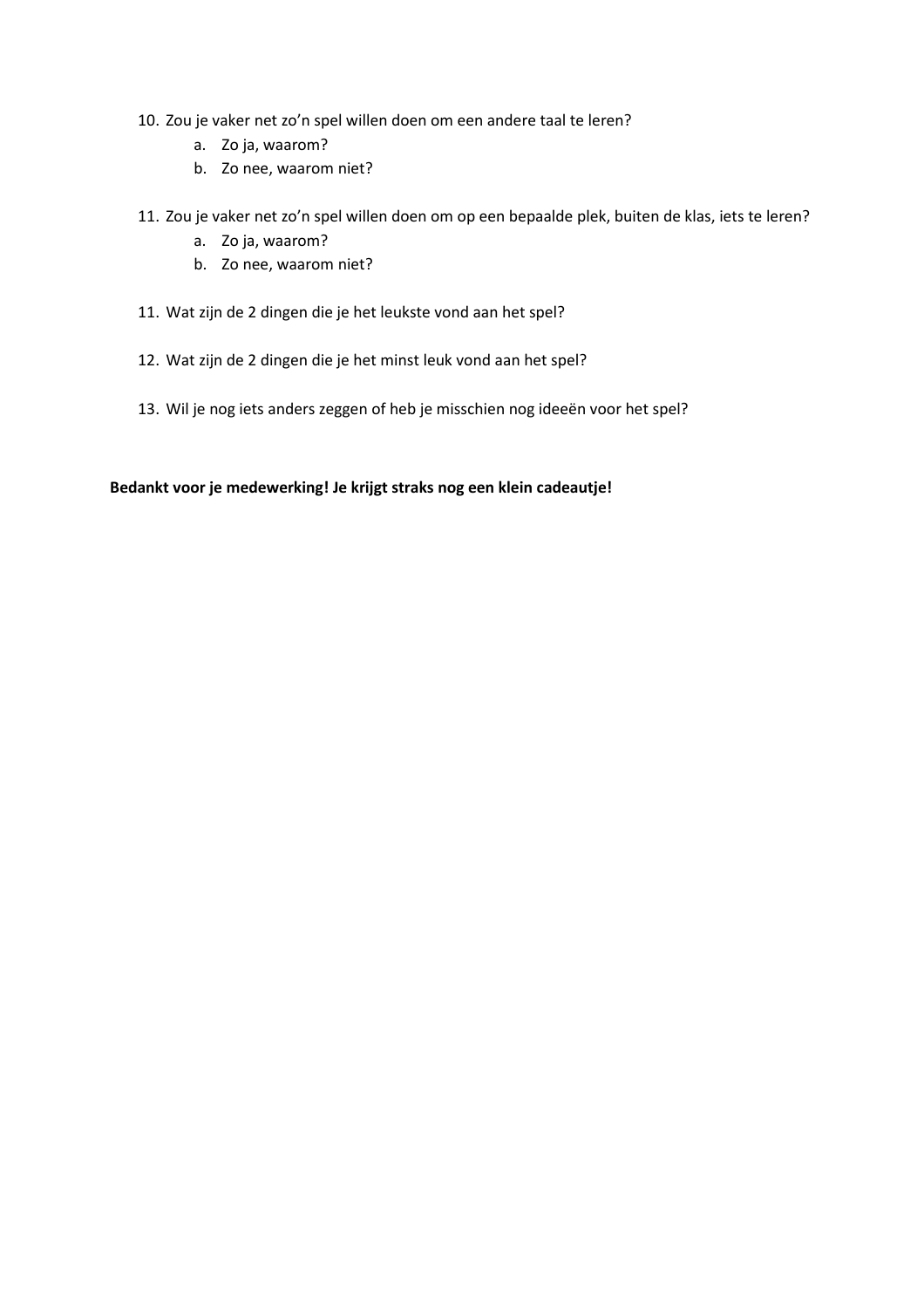# Attachment F – Questionnaire adults/parents

(shortened: filling fields are removed in this version)

### Vragenlijst pilot mobiel spel ELENA – Volwassenen

Deze vragenlijst bestaat uit twee delen, waarbij in het eerste deel met name gebruik wordt gemaakt van een combinatie van keuze-en-open vragen en het tweede deel van keuzevragen.

- $\Rightarrow$  Beschrijf bij de open vragen uw mening zo nauwkeurig en uitgebreid mogelijk.
- $\Rightarrow$  Omcirkel bij een keuzevraag het antwoord dat uw mening het beste weergeeft.
- 1. Wat is uw leeftijd? …………………. jaar
- 2. Wat is uw geslacht? Man / Vrouw
- 3. Wat is uw hoogste opleiding?
- 4. Heeft u ervaring met de bediening van een mobiele telefoon?
	- a. Ik heb veel ervaring
	- b. Ik heb beperkte ervaring
	- c. Ik heb geen ervaring

Indien u (beperkte) ervaring heeft, waarmee heeft u vooral ervaring?:

- 5. Heeft u zelf al eens een (educatieve) app voor op uw telefoon gekocht?
	- a. Zo ja, waarom:
	- b. Zo nee, waarom niet?
- 6. Heeft u de kinderen geholpen met het bedienen van het spel?
	- a. Zo ja, Waarom? Waarmee?
	- b. Zo nee, waarom niet?
- 7. Heeft u het spel en de inhoud (gedeeltelijk) met kinderen meegespeeld?
	- a. Zo ja, Waarom? Welke delen?
	- b. Zo nee, Waarom niet?
- 8. Heeft u zelf een indruk van het spel gekregen?
	- a. Zo ja,
		- i. wat is uw indruk?
		- ii. wat zijn volgens u de doelen van het spel?
	- b. Zo nee, waarom niet?
- 9. Wat vond u van de verhouding Duits-Nederlands in het spel? (alleen beantwoorden mits voldoende ervaring met het spel, zie uw antwoord op vraag 6, 7 en 8)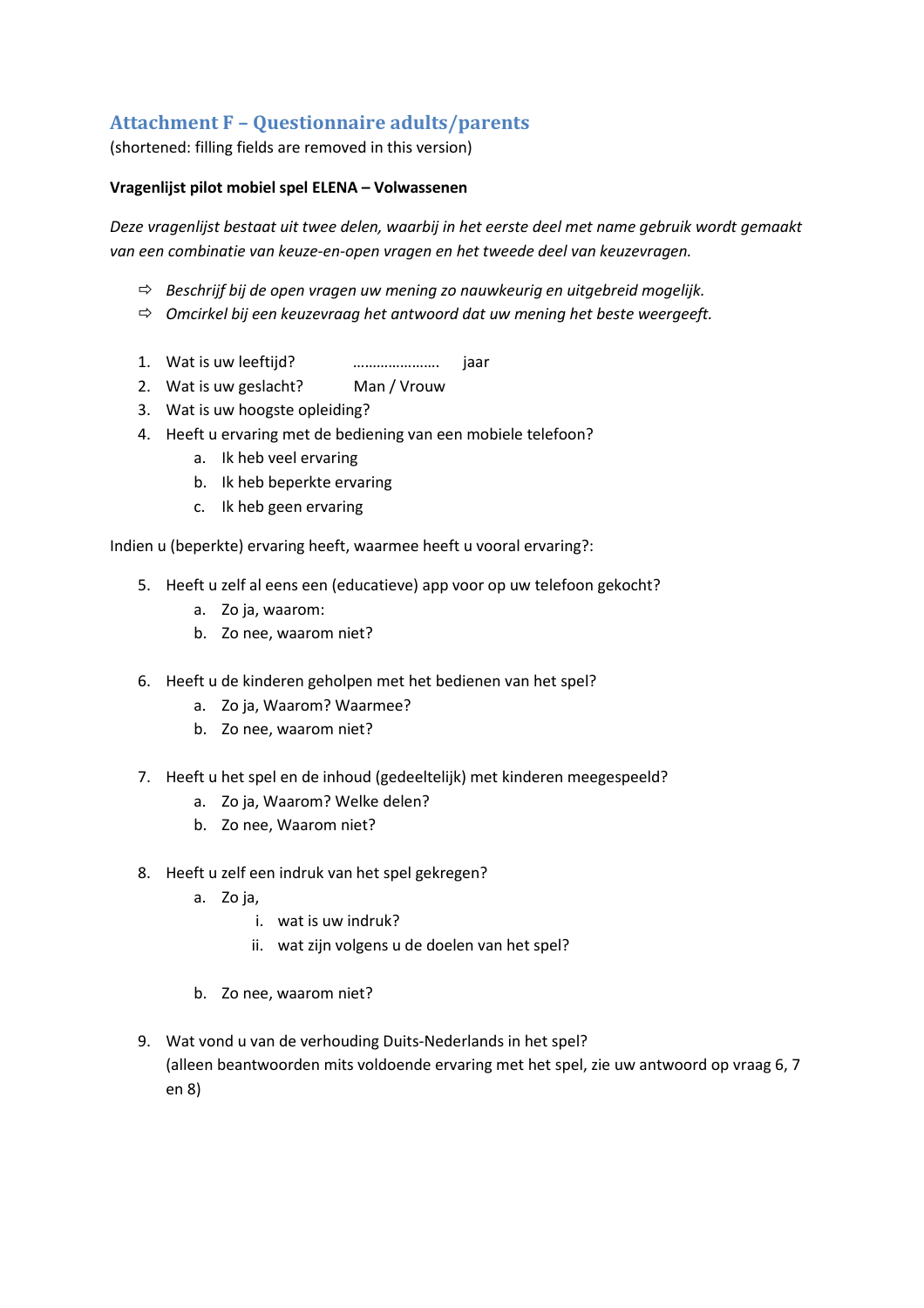- 10. Vind u het spel geschikt om kinderen met behulp van de mobiele telefoon kennis te laten maken met een andere taal dan de moedertaal?
	- a. Zo ja, waarom?
	- b. Zo nee, waarom niet?
- 11. Zou u uw kind of andere kinderen vaker een vergelijkbaar spel willen aanbieden, om hem/haar met behulp van een mobiele telefoon kennis te laten maken met een andere taal dan de moedertaal?
	- a. Zo ja, waarom?
	- b. Zo nee, waarom niet?
- 12. Zou u uw kind of andere kinderen vaker een spel willen aanbieden, om met hem/haar met behulp van de mobiele telefoon dingen verbonden met een bepaalde locatie/plaats aan te laten leren?
	- a. Zo ja, waarom?
	- b. Zo nee, waarom niet?
- 13. Wat zijn de 2 dingen die u het leukste vond aan het spel?
- 14. Wat zijn de 2 dingen die u het minst leuk vond aan het spel?

| 15. Geef door het omcirkelen van een cijfer aan in welke mate u het oneens/eens bent met de |
|---------------------------------------------------------------------------------------------|
| volgende stellingen:                                                                        |

|                                                                                                              | <b>Sterk mee</b><br>oneens |                |   |                | <b>Sterk mee</b><br>eens |
|--------------------------------------------------------------------------------------------------------------|----------------------------|----------------|---|----------------|--------------------------|
| Ik denk dat kinderen dit spel graag<br>regelmatig willen gebruiken                                           | 1                          | 2              | 3 | 4              | 5                        |
| Ik vond het spel onnodig complex voor<br>kinderen                                                            | 1                          | $\overline{2}$ | 3 | $\overline{4}$ | 5                        |
| Ik vond het spel makkelijk te gebruiken voor<br>kinderen                                                     | 1                          | $\overline{2}$ | 3 | $\overline{4}$ | 5                        |
| Ik denk dat kinderen ondersteuning nodig<br>heb van een technisch persoon om dit spel<br>te kunnen gebruiken | 1                          | $\overline{2}$ | 3 | 4              | 5                        |
| Ik vond dat de verschillende functies in dit<br>spel voor kinderen erg goed geïntegreerd<br>zijn             | 1                          | 2              | 3 | 4              | 5                        |
| Ik vond dat er voor kinderen teveel<br>tegenstrijdigheden in het spel zaten                                  | 1                          | $\overline{2}$ | 3 | 4              | 5                        |